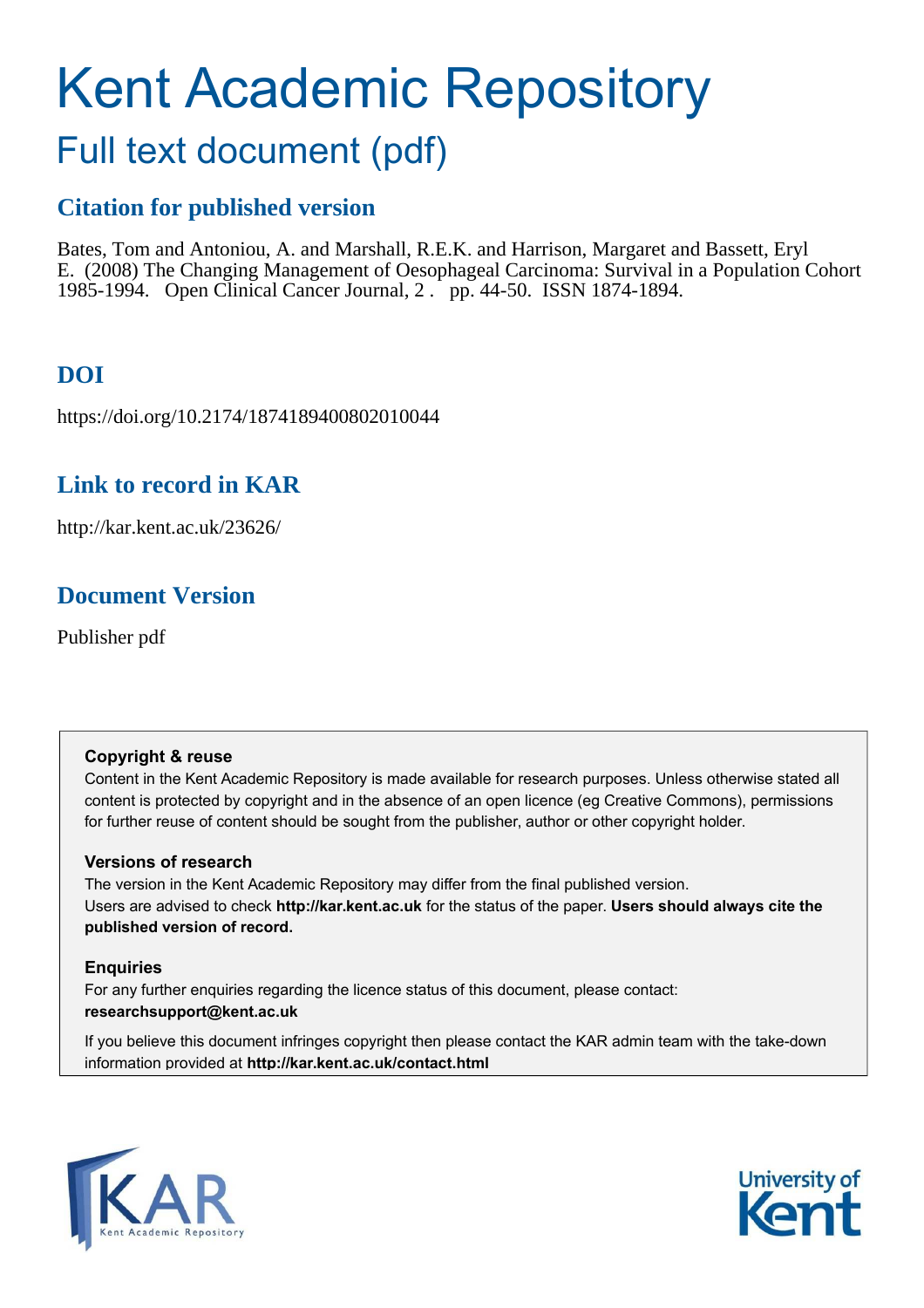**Open Access** 

### **The Changing Management of Esophageal Carcinoma: Survival in a Population Cohort 1985-1994**

T. Bates<sup>1,\*</sup>, A. Antoniou<sup>2</sup>, R.E.K. Marshall<sup>3</sup>, M. Harrison<sup>1</sup> and E.E. Bassett<sup>4</sup>

1 *Department of Surgery, William Harvey Hospital, Ashford, Kent, UK* 

2 *Institute of Liver Studies, Kings College Hospital, London, UK* 

3 *Department of Surgery, The Horton and The John Radcliff Hospital, Oxford, UK* 

4 *Institute of Mathematics and Statistics, University of Kent, Canterbury, (Canterbury), UK* 

**Abstract:** *Background*: The management of esophageal carcinoma is changing but before the introduction of chemotherapy and multidisciplinary teams, surgery became more selective. The aim of this study was to confirm this trend and to examine survival in a total population cohort 1985-94.

*Results*: Only a quarter of 413 patients had surgery but from 1989 even fewer were operated on but there were more longterm survivors:  $1/51$  v. 7/58 (p<0.05). Operative mortality fell from 12% to 6.9 % in the later period (N.S.) and survival post surgery was marginally improved, 15 v. 11 months  $p = 0.0502$ . The five year survival rate doubled from 7.8% to 17.2%.

*Conclusion*: Few studies of esophageal cancer include all cases in a defined population. This carries a very poor prognosis but the present cohort shows a slight improvement with more selective surgery and this may serve as a benchmark against which modern multidisciplinary management might be compared.

**Keywords:** Esophageal cancer, Esophagectomy, Radiotherapy, Mortality, Prognosis.

#### **INTRODUCTION**

 In contrast to the incidence of gastric cancer, which has fallen worldwide, the incidence of esophageal cancer has been increasing at an appreciable rate. There has been an increase in the incidence of adenocarcinoma of the distal esophagus, together with a shift of gastric carcinoma from the distal part of the stomach to the cardia and esophagogastric junction [1-4]. Surgical resection is still the treatment for esophageal carcinoma which gives the best chance of achieving a cure, but this can only be achieved by accurate staging of the disease and may be improved by neo-adjuvant or adjuvant chemo-radiotherapy [2, 3]. The majority of patients diagnosed with upper gastrointestinal cancer only survive a few months after diagnosis because of the insidious nature of the condition but this poor prognosis is not fully reflected in published series of cases referred for surgery. The relatively low incidence of the disease in the UK may also delay presentation and result in the disease being too advanced at presentation for surgical intervention. There was an apparent change in the management of esophageal carcinoma with a more selective approach to surgical resection and an increase in palliation by intubation and radiotherapy in the era before the introduction of modern multidisciplinary management

[5] with intensive staging investigations and the increasing use of chemotherapy. However the evidence for such a trend has been anecdotal and any change in practice and outcome has not been well documented. A ten year cohort study spanning the period of the perceived change of management, 1985- 1994, was therefore carried out. The inclusion of all cases of esophageal cancer in a defined population documents the overall survival from the disease in the era preceding current multidisciplinary management.

#### **MATERIALS AND METHODS**

 Over a ten year period between 1985-1994, all cases of esophageal carcinoma were studied in a Health District with a stable population of approximately 280,000. All death certificates over the period were examined and a computer search of the histopathological data-base was carried out for all cancers of the esophagus and stomach. A hand search was made of the operating theatre logbooks and a hand/computer search of the endoscopy records was also performed. Where possible the hospital records were retrieved and those cases of documented carcinoma of the cardia were included. Details of the histological type and node status were recorded. Cases with carcinoma of the body and distal stomach were excluded.

 Details of the type of stent inserted and whether the latter was used in conjunction with chemo- or radiotherapy were recorded. The type of surgical resection and the operating surgeon were recorded. Data on the trends in the catchment

<sup>\*</sup>Address correspondence to this author at the Department of Surgery, William Harvey Hospital, Ashford, TN24 0LZ, Kent; Tel: 01233 750304; Fax: 01233 750599; E-mail: bates.tom@virgin.net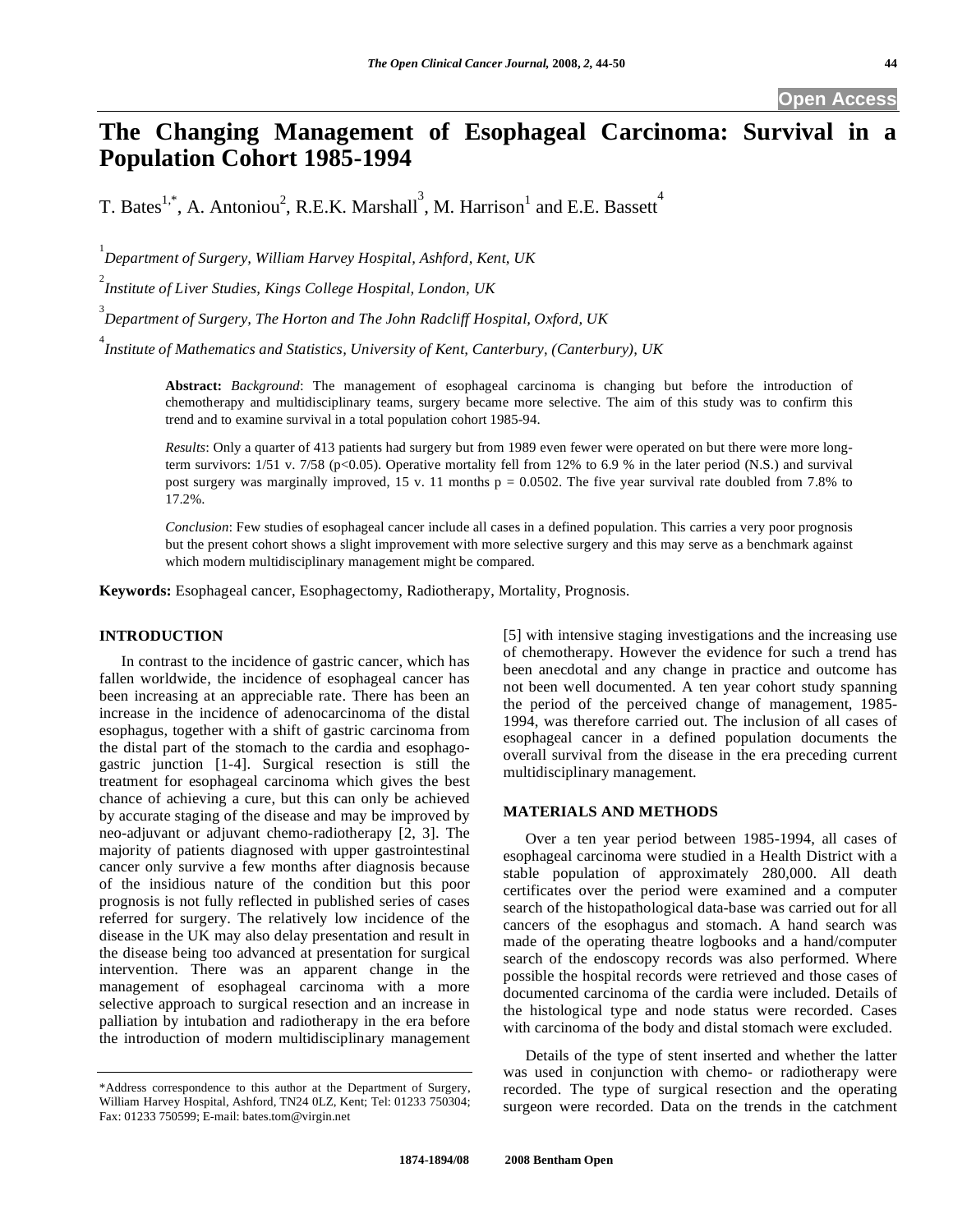|                      | 1985 | 1986 | 1987     | 1988 | 1989 | 1990 | 1991        | 1992   | 1993   | 1994 | <b>Total</b>    |
|----------------------|------|------|----------|------|------|------|-------------|--------|--------|------|-----------------|
| Chemotherapy         | ⌒    |      | $\Omega$ |      |      |      |             | $\sim$ | $\sim$ |      | 13 <sup>1</sup> |
| Radiotherapy         | 6    | 8    | 6        | 6    | 13   | 11   | 12          | 13     | 14     | 17   | $106^2$         |
| Stenting/dilatation  | 19   | 22   | 33       | 19   | 26   | 21   | 20          | 22     | 20     | 32   | $234^3$         |
| Supportive care only | 8    |      | –        |      | 17   | 14   | $\mathbf Q$ | 15     | 13     | 10   | $105^{4}$       |
| Surgery              | 10   | 10   | 14       | 18   | Q    | 14   | 14          | 11     | 6      |      | 109             |
| <b>TOTAL</b>         | 33   | 31   | 40       | 36   | 51   | 48   | 38          | 52     | 45     | 39   | 413             |

**Table 1. Treatments Received by all Patients by Year 1985-1994: Treatment given to Total Cohort** 

Notes: <sup>1</sup>Chemotherapy was usually given in combination but in 4 cases this was the sole treatment; <sup>2</sup>Radiotherapy was the primary palliative treatment in 92 cases: in 14 it was given in combination with surgery; <sup>3</sup>Stents were used in 83 cases. Dilatation  $\pm$  intubation was the sole 1<sup>°</sup> treatment in 103 cases; <sup>4</sup>The supportive care group include 12 patients where diagnosis was confirmed at postmortem and 37 patients where the diagnosis was established but no specific 1<sup>°</sup> therapy was given.



**Fig. (1).** Treatment of patients with esophageal cancer by surgery and radiotherapy over the decade 1985-1994.

population over the period of the study were obtained from the Office for National Statistics [6]. The treatment year and the length of survival were taken from the date of diagnosis. Operative mortality at 30 days was taken from the date of operation. All patients were followed up and at the most recent review of the survivors in October 2005, the minimum length of follow-up was 11 years. Overall and recurrence-free survival following primary treatment with surgery, radiotherapy alone, dilatation/intubation alone or supportive care were compared by Life Table analysis (Kaplan-Meier) and statistical analysis by the log rank test (Medcalc Schoonjans 2005).

#### **RESULTS**

 A total of 413 patients diagnosed with esophageal carcinoma was identified between 1985 and 1994 of whom 109 had a surgical resection. From 1992 onwards there was a sharp decline in the proportion of patients treated by surgery, (Fig. **1**) although the number of cases increased (Table **1**). In the last 2 years of the study only 9 of 84 (11%) patients with esophageal cancer had a surgical resection.

 There was a corresponding rise in the proportion of patients treated conservatively from 63% up to the end of

1988, to 79% in the subsequent years. The proportion of patients who received radiotherapy with palliative intent  $(n=92)$ , or in addition to surgery  $(n=14)$  also rose over the 10 year period (Fig. **1**).

#### **ESOPHAGEAL DILATATION/INTUBATION**

 Dilatation of esophageal cancers with or without intubation was carried out in 234 patients (Table **1**) and in 103 cases this was the sole primary treatment. Palliation with a stent was attempted in 93 patients of which 73% were of Celestin type, 22% Nottingham/Atkinson and 5% were not recorded. No patient in this cohort received intubation with an expandable metal stent.

#### **CHEMOTHERAPY**

 Chemotherapy was only given to 13 patients which was adjuvant to other treatment in 9 patients but in 4 was the sole primary treatment.

#### **SUPPORTIVE CARE**

 No active primary treatment was given to 105 patients (25%) who received supportive care. This group included 12 patients where the diagnosis was only confirmed at post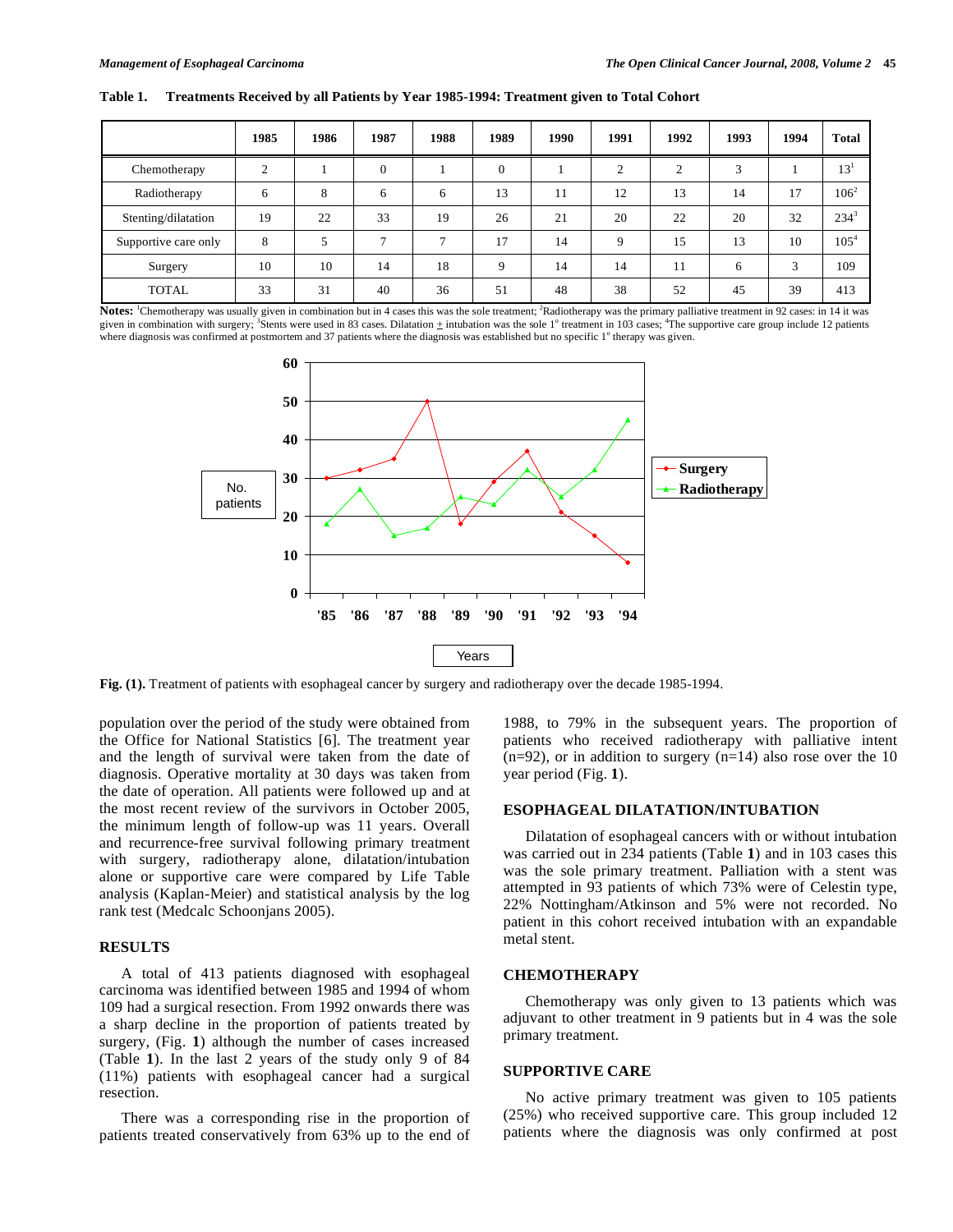

**Fig. (2).** Survival of operated patients by node status.

mortem and 37 patients where the diagnosis was confirmed but no definitive treatment was given.

#### **SURGICAL RESECTION**

 Of the 109 patients treated by surgical resection, under the care of four surgeons, 59% underwent transhiatal esophagectomy, 16% an Ivor-Lewis operation, 12% a left thoracic approach, 7% a transabdominal operation for carcinoma of the cardia and in 4% a 3 stage procedure was carried out. In 3 cases the operation record was not available. Adjuvant radiotherapy was given in 14 surgical cases and chemotherapy in 5.

#### **PATHOLOGY**

 Histological confirmation was confirmed in 93% of cases. In the first two years 1985-1986 the incidence of adenocarcinoma (47%) was similar to squamous cell carcinoma but thereafter adenocarcinoma became predominant (70%).

#### **PREOPERATIVE STAGING**

 CT scans were not available until the last three years of the study but pre-operative staging by laparoscopy was used to an increasing extent in the later years.



**Fig. (3).** Survival by primary treatment. (This figure does not include 4 patients treated by chemotherapy alone).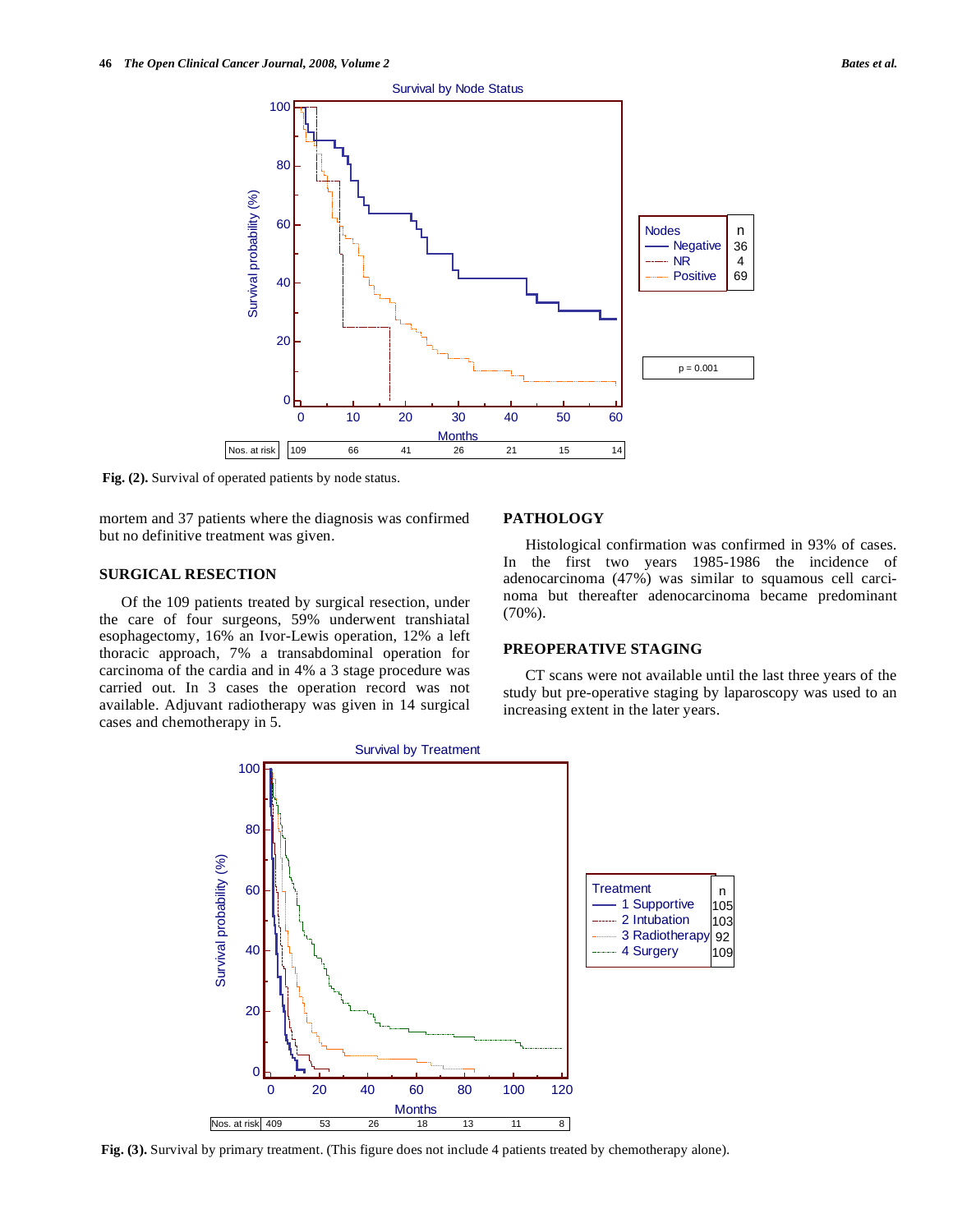#### **POPULATION ESTIMATE**

 The office for National Statistics estimated the rise in the catchment population for S.E. Kent over the study period in the age range 70-74 to have been 7% in males and 4.8 % in females [6]. It is unlikely that many patients were referred outside the district for the treatment of esophageal cancer over the period of the study. Only one patient is known to have been referred for resectional surgery in London.

#### **SURVIVAL**

#### **Node Status**

 Of 109 patients who had a surgical resection the nodes were positive in 69 (63%), negative in 36 and not recorded in four. The median survival in the node negative patients was 24 months compared with 11 months for the node positive patients (p<0.001) (Fig. **2**).

 The median survival of 109 surgical patients was 12 months, compared with 6 months for the 92 patients treated by palliative radiotherapy. The median survival for the group treated primarily with dilatation/intubation was 3.5 months and for those who received supportive care 1.5 months (Fig. **3**).

 The median survival of the operated patients who had adjuvant radiotherapy (n=14) was 29 months compared with 12 months for those who did not (n=95) but the difference was not significant. ( $p= 0.22$ ) The median survival of the 13 patients who had chemotherapy was 13 months. Only 15 squamous carcinomas were resected with a median survival of 12 months.

 There were more long-term survivors in the later period 1989-94 (7/58) *vs* 1/51 in the earlier 4 years (p<0.05. Fisher's exact test), when the proportion of surgical treatment for esophageal cancer was in decline. There was

no difference in the overall median survival with the apparent change in the management 1985/88 v. 1989/94. Hazard ratio 0.95 (95% CI = 0.76 to 1.155) (Fig. **4**).

 However, there was a marginal improvement in survival seen in the surgical patients operated on in the later period. The five-year survival rate doubled from 8% to 17.2% and the median survival of 15 months compared with 11 months in the early group  $1985/88$  p= 0.0502 Hazard ratio 1.46 (95%CI 0.9997 to 2.26) (Fig. **5**).

 There were 10 post-operative deaths within 30 days (9.3%) but the operative mortality in the early period 1985/88 fell from 6/51 (12%) to 4/58 (6.9%) in the later period. (N.S.) The five year survival rate of the operated patients including postoperative mortality was 12% (13/109).

 There were only 8 long-term survivors at 10 years post surgery (7.3%), none of whom had received adjuvant chemotherapy or radiotherapy. One patient was lost to followup at 33 months post surgical resection, when clinically free of recurrence. Of the long-term survivors three had a squamous carcinoma and five an adenocar-cinoma. Five patients treated by surgery between 1989 and 1994 were still alive in October 2005 but all non-surgical patients had died.

#### **DISCUSSION**

 The very few long-term survivors in this total population cohort of patients from the decade 1985-1994 had all been treated by surgery alone. The increasing place of chemotherapy in the treatment of esophageal cancer had not yet been established but his study does document a change in practice towards a more selective management of esophageal cancer with a decline in the rate of surgical resection. The outlook for those patients offered surgery improved and it is likely that the reduction of operative mortality from 12% to 6.9% is largely due to improved intensive care facilities. However, the separation of the survival curves at about 1 year



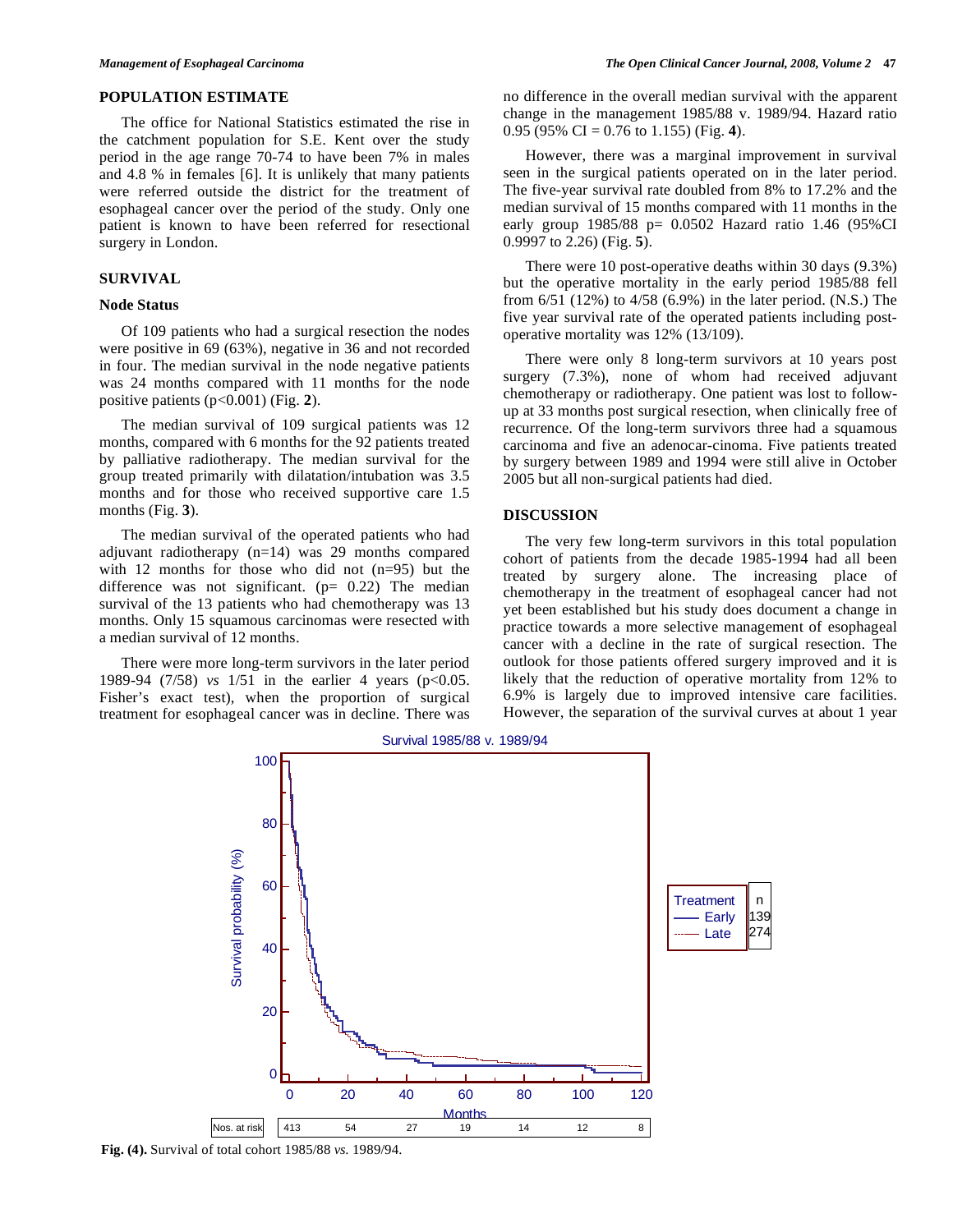

**Fig. (5).** Survival post surgery 1985/88 *vs.* 1989/94.

in Fig. (**5**), in the absence of adjuvant therapy in the longterm survivors suggests that case selection may have improved. CT scans were only available from 1992 and pre-operative staging by laparoscopy was used to an increasing extent in the latter part of the study. It is likely that these two factors largely account for the reduced number of patients offered surgery towards the end of the period (Fig. **1**). Every effort was made to identify all cases of esophageal cancer in the defined population cohort and although it is possible that more patients were referred to specialist centers this was not common practice over this period and any such case is likely to have been identified by the pre-operative biopsy or the death certificate. The few cases diagnosed at post mortem, where this was the certified cause of death, are unlikely to have died from another cause.

#### **Esophageal Carcinoma in 1985 was the Ninth Most Common Malignancy**

 Worldwide [5] and the incidence in England and Wales continues to rise. A number of factors have been attributed to this increase in incidence, which include alcohol, smoking, obesity, an increase in Barrett's oesophagus secondary to reflux disease and the introduction of H2 blockers [1,2,7,8]. A number of potentially curative and palliative treatments exist and although surgical resection has remained the main chance of cure for this condition, treatment has latterly been reinforced by adjuvant chemoradiotherapy [9-12] and most recently with evidence of survival benefit from perioperative chemotherapy [13]. There is now evidence that a high surgical workload improves operative mortality but this is as much a factor of the hospital volume as of the surgeon [14-16] and in the UK this has lead to regionalization of high risk gastrointestinal surgery.

 A transthoracic three-field lymphadenectomy carries considerable morbidity and since node positive disease has such a poor prognosis, considerable efforts are now made to exclude local extension and node involvement with endoluminal ultrasound [17, 18] and more distant disease with a CT-PET scan [19]. The transhiatal operation has much the same long-term outcome and since this approach carries less morbidity than the transthoracic operation this may have some advantage [20].

 Palliative procedures carry their own morbidity and mortality so that quality of life assessment is most important. Blazeby *et al.* have shown that patients treated with palliation alone have consistently poorer function and more troublesome symptoms [21] but quality of life scores may not predict shortterm outcome [22]. Esophagectomy does not always give good palliation especially when the mean survival was only 12 months but quality of life data were not available for the current cohort of patients.

 The present study confirms that there was a definite change in management of esophageal cancer with fewer surgical resections and an increase in palliative treatment over the ten year period 1985-94. Palliation mainly took the form of intubation with the previous generation of rigid plastic tubes [23] or radiotherapy and very few patients received chemotherapy. There was no change in consultant medical or surgical staff over the study period but although they did not function as a multidisciplinary team at this time, a gradual change in practice has been confirmed.

 Over the ten year period of study both the male and female population increased by 7.3% and 4.8% respectively for 70-74 year age group which would indicate that there were more people at risk of developing esophageal carcinoma in the latter part of the study. One would therefore have expected to see an increase in the number of patients having surgery but this was not the case.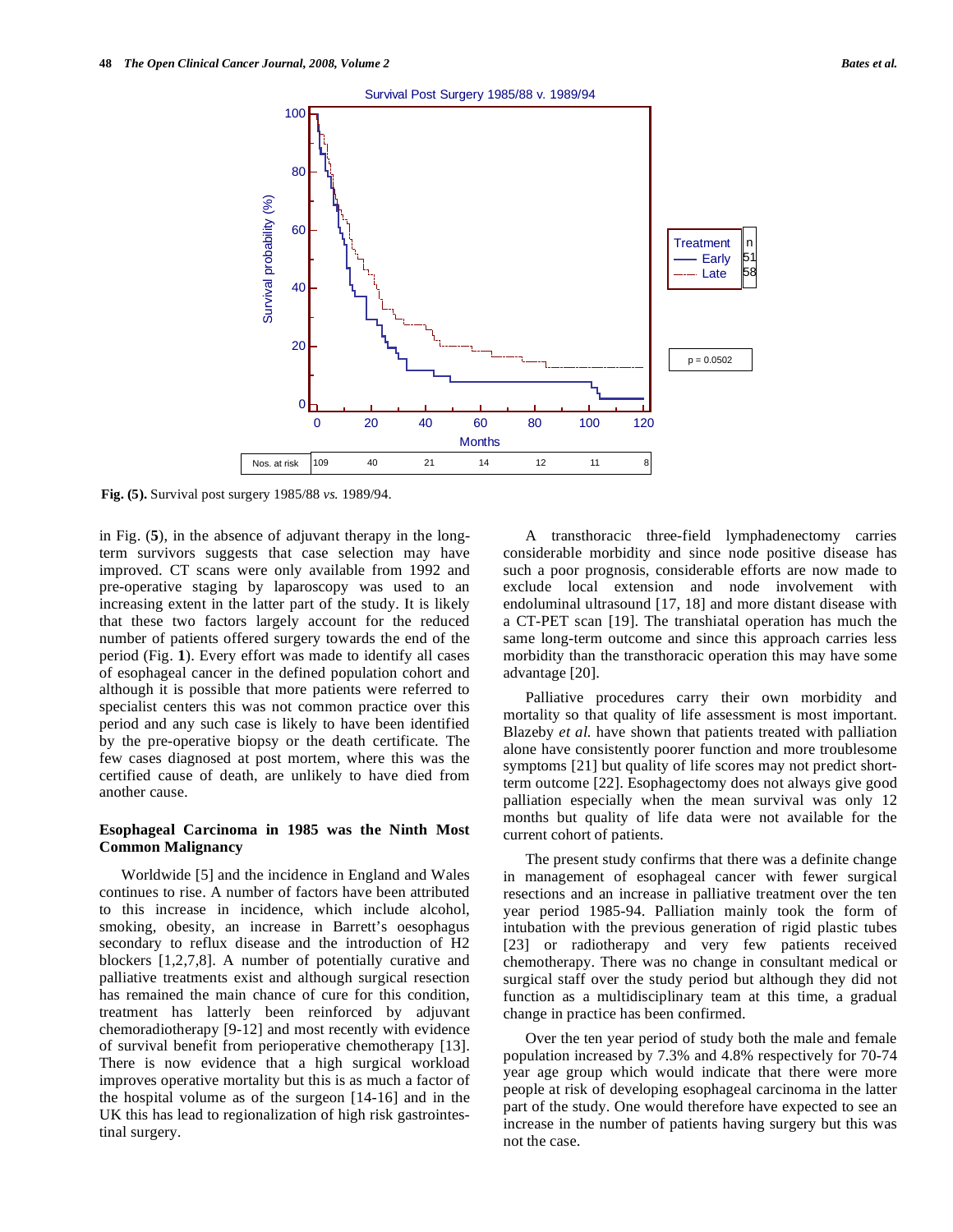The reported operative mortality and 5 year survival of esophagectomy vary widely but the nearest series to the present study is a Finnish cancer registry based population cohort of 402 patients with adenocarcinoma diagnosed between 1990 and 1998 [24]. The operation rate of 42.5% was higher than the rate of 27% in the present series and although the operative mortality was similar at 8.8% the 5 year survival was higher at 29% v. 12%. The operative mortality of transhiatal esophagectomy within the present study was 5.9% [25].

 Thirty day operative mortality as low as 1.1 % has been reported from France [26] with a 5 year survival of 59%. However, this was a series with 78% squamous carcinoma and only 29% node positive cases. The present study more closely matches the data from Southampton [27] and Australia [28]. In the former study, for 1974-1996 the inhospital mortality fell from 8.8% to less than 5% but the 5 year survival remained disappointingly low at 15.3% compared with 17% in the latter part of the present study.

 The trend towards more careful selection of patients for surgery has not been the result of randomised controlled trials or prospective studies but reflects a change of practice in the light of a poor outcome for many patients [29, 30]. The short median survival of 11 months for node positive patients who had a surgical resection underlines the need to identify this group as far as possible by imaging techniques before surgery is considered. It is clear that the multidisciplinary team approach has further improved the staging accuracy and care of esophageal cancer [31, 32] and there is some evidence from historical controls that it has improved outcome [33, 34]. Modern therapy has substantially improved the outcome for operable esophageal cancer but the present study may serve as a benchmark when all cases presenting in a defined population are considered.

#### **REFERENCES**

- [1] Cheng KK, Day NE. Oesophageal cancer in Britain. BMJ 1992; 304: 711.
- [2] Allum WH, Griffin SM, Watson A, Colin-Jones D, Association of Upper Gastrointestinal Surgeons of Great Britain and Ireland; British Society of Gasteroenterology; British Association of Surgical Oncology. Guidelines for the management of oesophageal and gastric cancer. Gut 2002: 50 (Suppl v): v1-v23.
- [3] Coggon D, Inskip H. Is there an epidemic of cancer? BMJ 1994;  $308.705 - 8$
- [4] Devesa SS, Blot WJ, Fraumeni JF Jr. Changing patterns in the incidence of oesophageal and gastric carcinoma in the United States. Cancer 1998; 83: 2049-53.
- [5] Clark GW, Roy MK, Corcoran BA, Carey PD. Carcinoma of the oesophagus: the time for a multidisciplinary approach? Surg Oncol 1996; 5: 149-164.
- [6] Office for National Statistics. Population data for 70-74 years age range during 1985-1995, 2001.
- [7] Suleiman UL, Harrison M, Britton A, McPherson K, Bates T. H2-receptor antagonists may increase the risk of cardiooesophageal adenocarcinoma: case-control study. Eur J Cancer Prev 2000; 9: 185-91.
- [8] Kubo A, Corley DA. Body Mass Index and adenocarcinomas of the esophagus or gastric cardia: a systematic review and metaanalysis. Cancer Epidemiol Biomarkers Prev 2006; 872-878.
- [9] Wilson KS, Lim JT. Primary chemo-radiotherapy and selective oesophagectomy for oesophageal cancer: goal of cure with organ preservation. Radiother Oncol 2000; 54: 129-34.
- [10] Macdonald JS, Smalley SR, Benedetti J, *et al.* Chemoradio-therapy after surgery compared with surgery alone for adenocarcinoma of the stomach or gastroesophageal junction. N Engl J Med 2001; 345: 725- 30.
- [11] Greer SE, Goodney PP, Sutton JE, Birkmeyer JD. Neoadjuvant chemoradiotherapy for esophageal carcinoma: A meta-analysis. Surgery 2005; 137: 172-7.
- [12] Geh JI, Bond SJ, Bentzen SM, Glynne-Jones R. Systematic overview of preoperative (neoadjuvant) chemoradiotherapy trials in oesophageal cancer: evidence of a radiation and chemotherapy dose response. Radiother Oncol 2006; 78: 236-44.
- [13] Cunningham D, Allum WH, Stenning SP, *et al.* Perioperative chemotherapy versus surgery alone for resectable gastroesophageal cancer. N Engl J Med 2006; 355: 11-20.
- [14] Gillison EW, Powell J, McConkey CC, Spychal RT. Surgical workload and outcome after resection for carcinoma of the oesophagus and cardia. Br J Surg 2002; 89: 344-48.
- [15] Metzger R, Bollschweiler E, Vallbohmer D, Maish M, De Meester TR, Holscher AH. High volume centers for esophagectomy: what is the number needed to achieve low post-operative mortality? Dis Esophagus 2004; 17: 310-314.
- [16] Bentrem DJ, Brennan MF. Outcomes in oncologic Surgery: does volume make a difference? World J Surg 2005; 29: 1210-16.
- [17] Das K, Chak A, Sivack MV, Payes J, Cooper GS. Endoscopic ultrasound and prognosis of esophageal cancer. Clin Gastroenterol Hepatol 2006; 4 : 695-700.
- [18] Schrager JJ, Tarpley JL, Smalley WE, Austin MT, Pearson AS. Endoscopic ultrasound: impact on survival in patients with esophageal cancer. Am J Surg 2005; 190: 682-686.
- [19] Munden RF, Macapinlac HA, Erasmus JJ. Esophageal cancer: the role of integrated CT-PET in initial staging and response assessment after preoperative therapy. J Thorac Imaging 2006; 21: 137-145.
- [20] Sasako M, Sano T, Yamamoto S, *et al.* Left thoracoabdominal approach versus abdominal-transhiatal approach for gastric cancer of the cardia or subcardia: a randomised controlled trial. Lancet Oncol 2006; 7: 613-615.
- [21] Blazeby JM, Williams MH, Brookes ST, Alderson D, Farndon JR. Qualiity of life measurement in patients with oesophageal carcinoma. Gut 1995; 37: 505-8.
- [22] Blazeby JM, Metcalfe L, Nicklin J, Barham CP, Donovan J, Alderson D. Association between quality of life scores and short-term outcome after surgery for cancer of the oesophagus or gastric cardia. Br J Surg 2005; 92: 1502-1507.
- [23] O'Donnell CA, Fullarton GM, Watt E, Lennon K, Murray GD, Moss JG. Randomized clinical trial comparing self-expanding metallic stents with plastic endoprostheses in the palliation of oesophageal cancer. Br J Surg 2002; 89: 985-92.
- [24] Sihvo EI, Luostariven ME, Salo JA. Fate of patients with adenocarcinoma of the oesophagus and the esophagogastric junction: a population-based analysis. Am J Gastroenterol 2004; 99: 419-424.
- [25] Johnson PR, Kanegoanker GS, Bates T. Indirect laryngoscopic evaluation of vocal cord function in patients undergoing transhiatal oesophagectomy. J Am Coll Surg 1994; 178: 605-8.
- [26] Mariette C, Piessen G, Balon GN, Van Senminger I, Tribonlet JP. Surgery alone in the curative treatment of localized oesophageal carcinoma. Eur J Surg Oncol 2004; 30: 869-876.
- [27] Dalrymple-Hay MJ, Evans KB, Lea RE. Oesophagectomy for carcinoma of the oesophagus and oesophagogastric junction. Eur J Cardio-Thoracic Surg 1999; 15: 626-30.
- [28] ZhangX, Watson DI, Jamieson GG, Lally C, Bessell JR, Devitt PG. Outcome of oesophagectomy for adenocarcinoma of the oesophagus and oesophagogastric junction. ANZ J Surg 2005; 75: 513-519.
- [29] Bouvier AM, Binquet C, Gagnaire A, Jouve JL, Faivre J, Bedenne L. Management and prognosis of esophageal cancer: Has progress been made? Eur J Cancer 2006; 42: 228-233.
- [30] Popat S, Lopez J, Chan S, Waters J, Cominos M, Rutter D, Hill ME. Palliative treatments for patients with inoperable gastroesophageal cancers. Int J Palliat Nurs 2006; 12: 306-17.
- [31] Lerut T, Nafteux P, Moons J, et al. Quality in the surgical treatment of cancers of the oesophagus and gastroesophageal junction. Eur J Surg Oncol 2005; 31: 587-94.